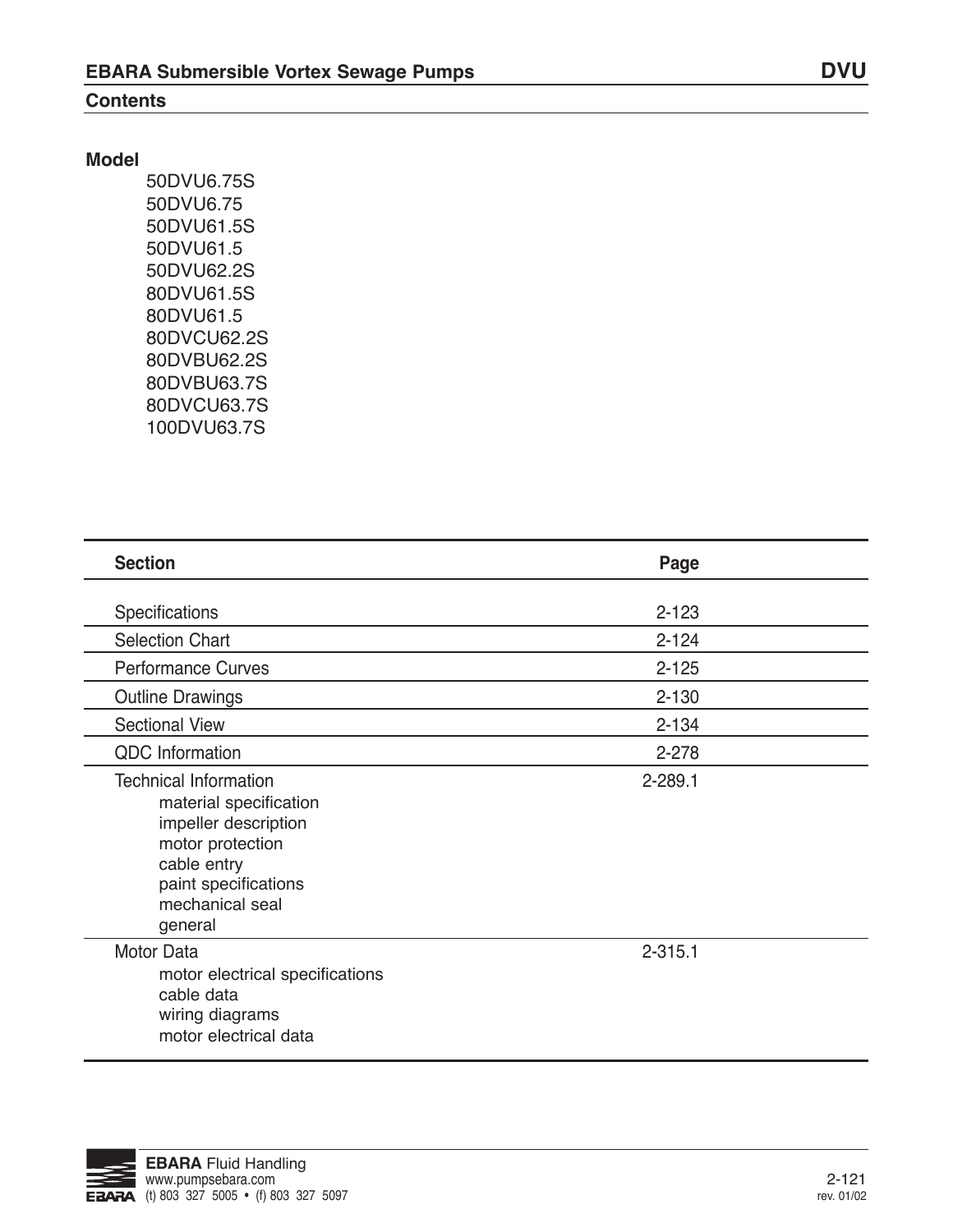## **Model Designation**

|                                                           | 100 | <b>DV</b> | U | $6\phantom{1}$ | 1.5 | S | 2 <sup>2</sup> |
|-----------------------------------------------------------|-----|-----------|---|----------------|-----|---|----------------|
| $50mm - 2"$<br>$80$ mm $-3"$<br>$100$ mm $-4"$            |     |           |   |                |     |   |                |
| <b>MODEL TYPE-</b><br>DV - submersible vortex sewage pump |     |           |   |                |     |   |                |
| $U - U.S.A.$ market                                       |     |           |   |                |     |   |                |
| HERTZ<br>$6 - 60$                                         |     |           |   |                |     |   |                |
| $.75 - 1HP$<br>$1.5 - 2HP$<br>$2.2 - 3HP$<br>$3.7 - 5HP$  |     |           |   |                |     |   |                |
| <b>PHASE</b><br>S - single phase<br>none - three phase    |     |           |   |                |     |   |                |
| VOLTAGE-                                                  |     |           |   |                |     |   |                |

**2 - 208/230**

**4 - 460**

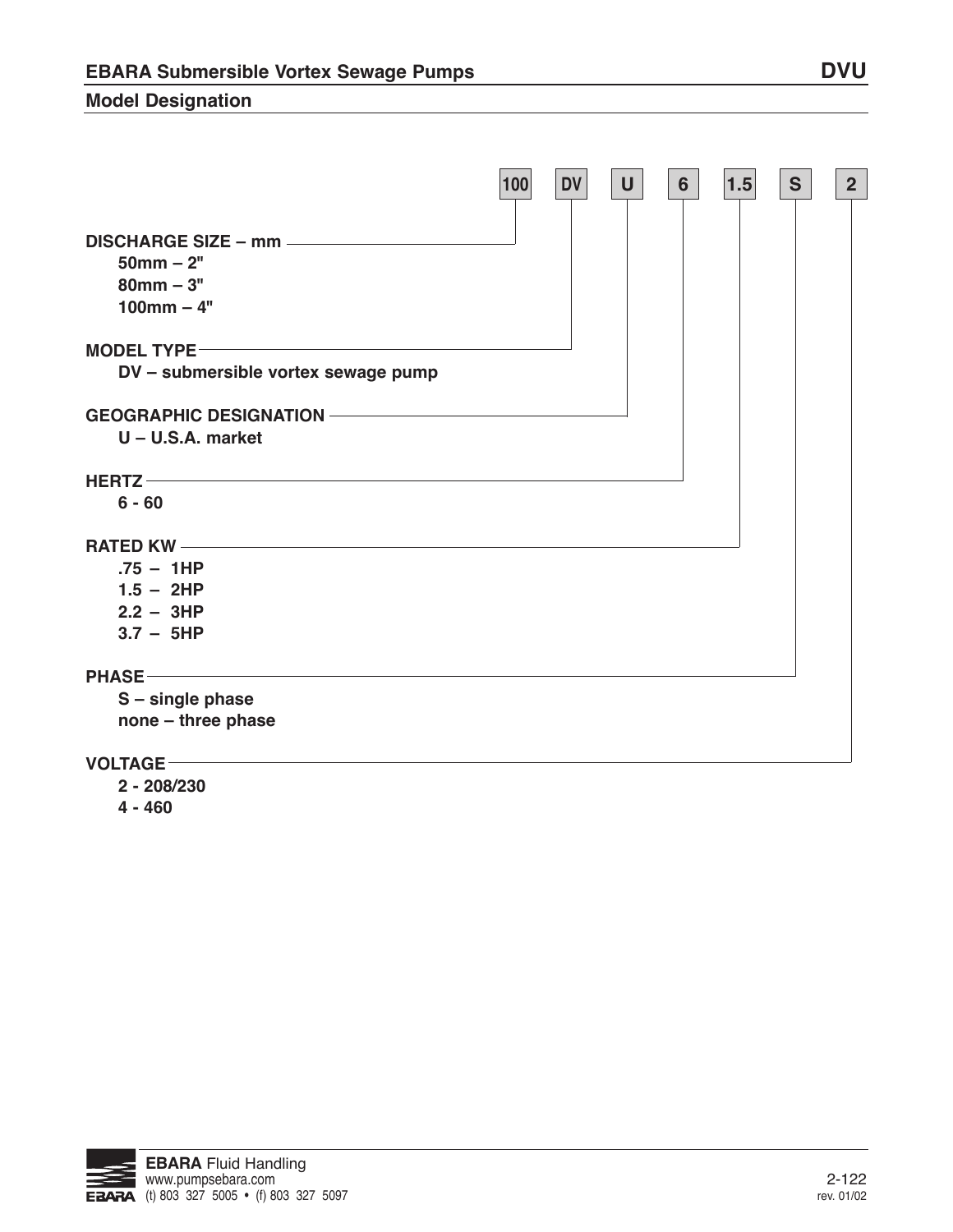## **Specifications**

# **Model DVU**

**Specifications** 

|                                                                                           | <b>Standard</b>                                                                                                   | <b>Optional</b> |
|-------------------------------------------------------------------------------------------|-------------------------------------------------------------------------------------------------------------------|-----------------|
| Size                                                                                      | 2, 3, 4 inch                                                                                                      |                 |
| Range of HP<br>Range of Performance                                                       | 1 to 2 HP Three Phase<br>1 to 5 HP Single Phase<br>Capacity 16 to 430 GPM<br>Head 9 to 66 feet                    |                 |
| <b>Limitation</b>                                                                         |                                                                                                                   |                 |
| Maximum Water Temperature                                                                 | 104 F (40 C)                                                                                                      |                 |
| <b>Synchronous Speed</b>                                                                  | 1800 RPM                                                                                                          |                 |
| <b>Materials</b>                                                                          |                                                                                                                   |                 |
| Casing                                                                                    | Cast Iron                                                                                                         |                 |
| Impeller                                                                                  | Cast Iron                                                                                                         |                 |
| Shaft                                                                                     | 403 Stainless Steel                                                                                               |                 |
| <b>Motor Frame</b>                                                                        | Cast Iron                                                                                                         |                 |
| Fastener                                                                                  | 304 Stainless Steel                                                                                               |                 |
| <b>Mechanical Seal</b><br>Material - Upper Side<br>Material - Lower Side<br>Impeller Type | Double Mechanical Seal<br>Carbon/Ceramic<br>Silicon Carbide/Silicon Carbide<br>Semi-open Recessed Vortex          |                 |
| <b>Bearing</b>                                                                            | <b>Prelubricated Ball Bearing</b>                                                                                 |                 |
| Motor                                                                                     | Air-filled, Insulation Class F                                                                                    |                 |
| Single Phase                                                                              | 208/230V                                                                                                          |                 |
| <b>Three Phase</b>                                                                        | 208/230/460V                                                                                                      |                 |
| Service Factor                                                                            | 1.15                                                                                                              |                 |
| <b>Motor Protection</b><br>Single Phase<br><b>Three Phase</b><br>Accessories              | Built-in Auto Cut - overload, no load, out of phase,<br>and single phasing protection<br>Submersible cable 33 ft. | 66 ft.          |
|                                                                                           |                                                                                                                   | QDC System      |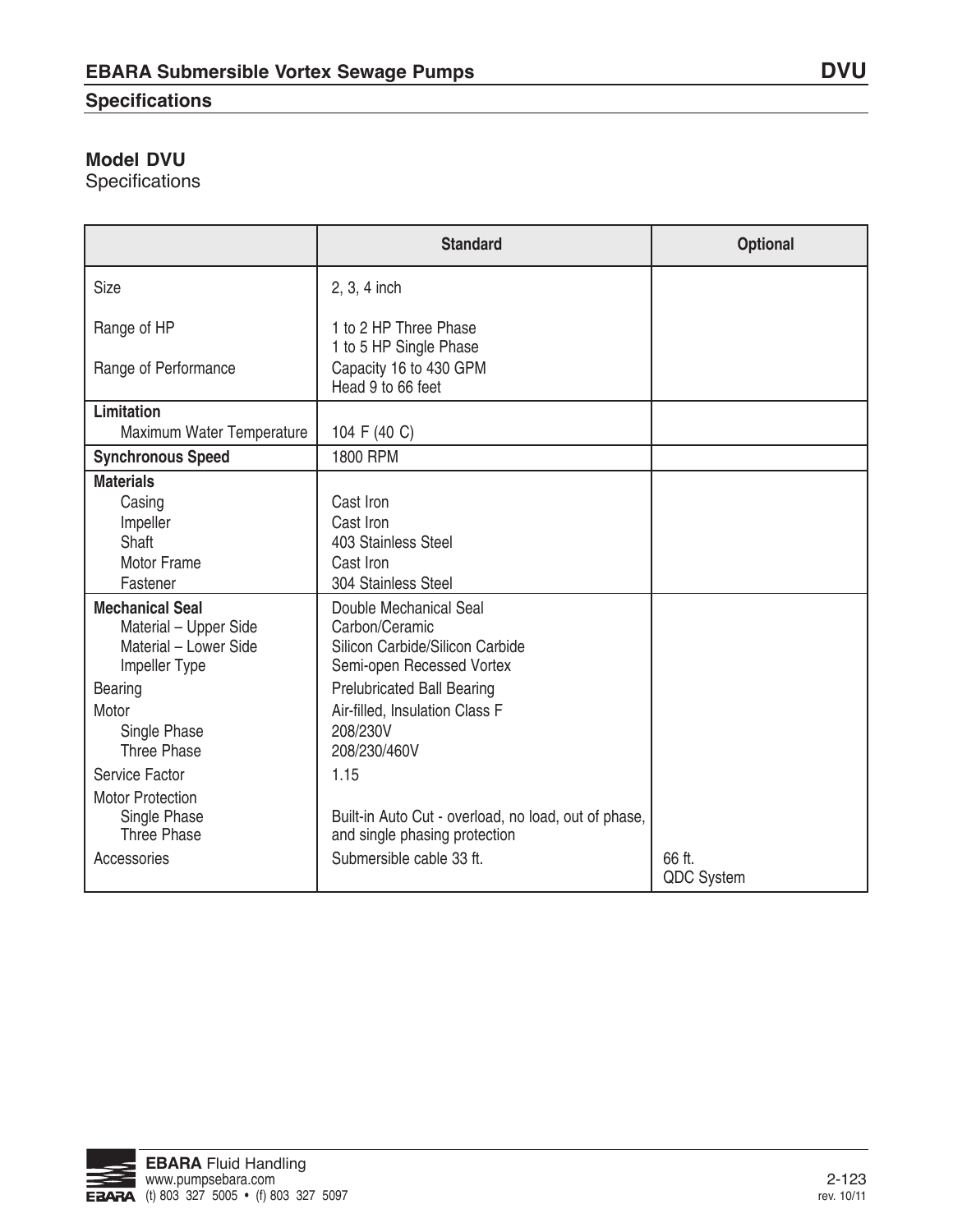### **Specifications**

Provide submersible vortex sewage pumps suitable for continuous duty operation underwater without loss of watertight integrity to a depth of 65 feet. If mounted on a guide rail system, design shall be such that the pump will be automatically connected to the discharge piping when lowered into place on the discharge connection. The pump shall be easily removable for inspection or service, requiring no bolts, nuts, or other fasteners to be disconnected, or the need for personnel to enter the wet well. The motor and pump shall be designed, manufactured, and assembled by the same manufacturer.

#### **B. Manufacturer:**

EBARA International Corporation

#### **C. Pump Characteristics:**

Pumps shall conform to the following requirements:

Number of units Design flow (gpm) Design TDH (ft) Minimum shut off head (ft) **RPM** 1800 Maximum HP Minimum efficiency at design (%) Minimum power factor at design (%) Voltage/HZ 208/230V, 460V / 60 Phase

#### **D. Pump Construction:**

All major parts of the pumping unit(s) including casing, impeller, motor frame and discharge elbow shall be manufactured from gray cast iron, ASTM A-48 Class 30. Castings shall have smooth surfaces devoid of blow holes or other casting irregularities. Casing design shall be centerline discharge with a large radius on the cut water to prevent clogging. Units shall be furnished with a discharge elbow and 125 lb. flat face ANSI flange. All exposed bolts and nuts shall be 304 stainless steel. All mating surfaces of major components shall be machined and fitted with NBR O-rings where watertight sealing is required. Machining and fitting shall be such that sealing is accomplished by automatic compression of O-rings in two planes and O-ring contact is made on four surfaces without the requirement of specific torque limits. Internal and external surfaces are prepared to SPPC-VISI-SP-3-63 then coated with a zincchromate primer. The external surfaces are then coated with a H.B. Tnemecol 46-465 Coal Tar paint.

Impeller shall be a recessed, semi-open vortex, multi-vane design. The impeller design shall include back pump out vanes to reduce the pressure and entry of foreign materials into the mechanical seal area. The inlet edge of the impeller vanes shall be angled toward the impeller periphery so as to facilitate the release of objects that might otherwise clog the pump. Impellers shall be direct connected to the motor shaft with a slip fit, key driven, and secured with an impeller bolt.

Double mechanical seals operating in an oil bath shall be provided on all units. The oil filled seal chamber shall be designed to prevent over-filling and include an anti-vortexing vane to insure proper lubrication of both seal faces. Lower face materials shall be silicon carbide vs. silicon carbide, upper faces carbon vs. ceramic, NBR elastomers, and 304SS hardware. Seal system shall not rely on pumping medium for lubrication.

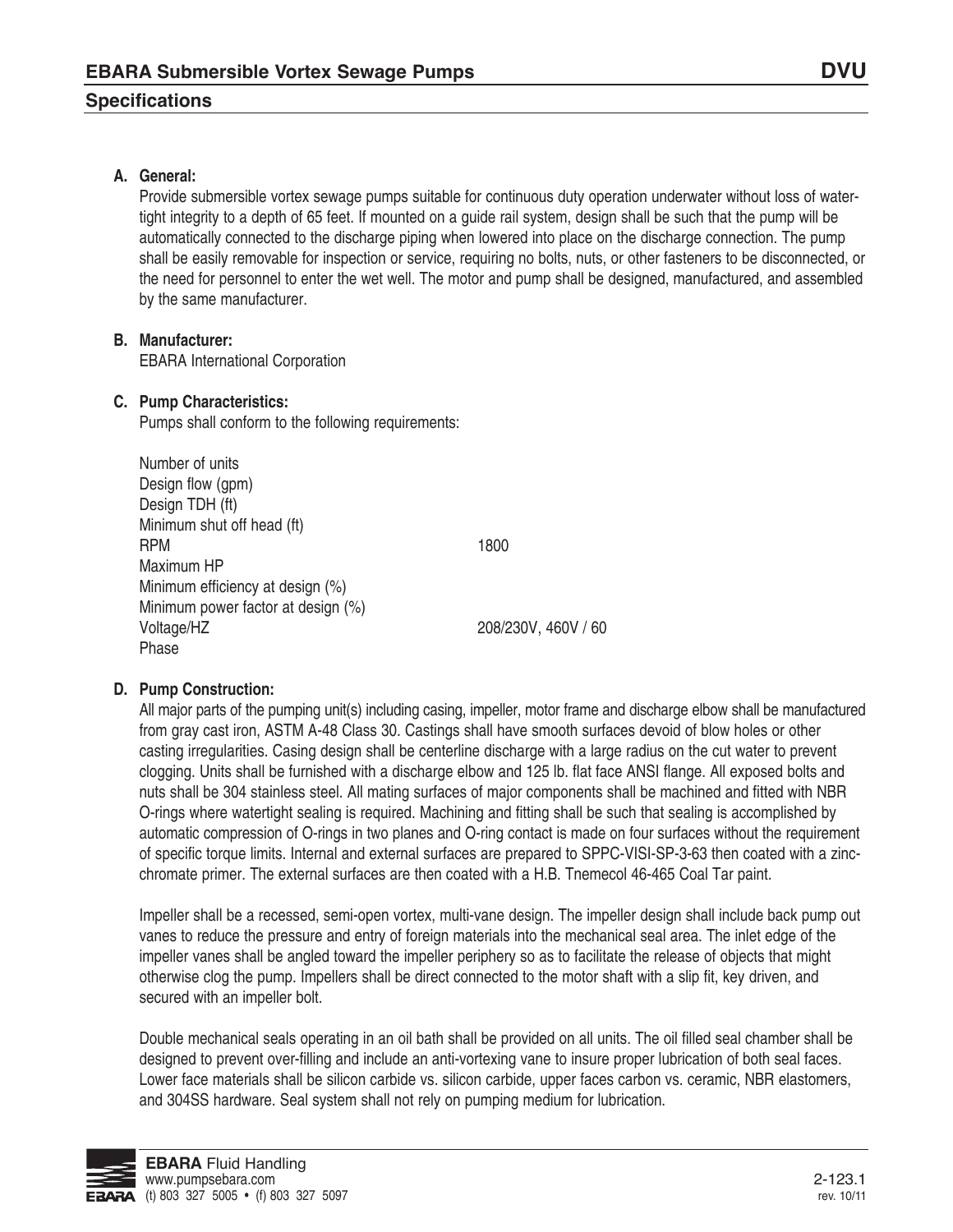#### **E. Motor Construction:**

The pump motor shall be an air filled induction type with a squirrel cage rotor, shell type design, built to NEMA MG-1, Design B specifications. Stator windings shall be copper, insulated with moisture resistant Class F insulation, rated for 311 F. The stator shall be dipped and baked three times in Class F varnish and heat shrunk fitted into the stator housing. Rotor bars and short circuit rings shall be manufactured of cast aluminum. Motor shaft shall be one piece AISI403 material, rotating on two permanently lubricated ball bearings designed for a minimum B-10 life of 60,000 hours. Motor service factor shall be 1.15 and capable of up to 20 starts per hour. The motor shall be designed for continuous duty pumping at a maximum sump temperature of 104 F. Voltage and frequency tolerances shall be a maximum 10 / 5% respectively. Junction area shall include a terminal board for power connections on all three (3) phase units. Motor protection shall be provided by an auto-cut device located directly over the windings to provide protection from single phasing, low voltage, phase imbalance, locked rotor, and no load or run dry conditions. Motor shall be non-overloading over the entire performance curve and be able to operate at full load intermittently while unsubmerged without damage to the unit.

Power cable jacket shall be manufactured of an oil resistant chloroprene rubber material, designed for submerged applications. Cable shall be watertight to a depth of a least 65'. Cable entry shall be composed of a one piece, vulcanized, three way mechanical sealing system with a thick molded shoulder with increasing cable diameters to resist fatigue from bending forces. The molded shoulder, acts as the primary and secondary sealing points. This system shall also prevent leakage into the motor housing due to capillary action through the insulation if the cable is damaged or cut. A metallic plate shall be utilized to clamp the entry system to the motor housing. Strain relief shall be accomplished by clamping and attaching the cable with chain to the motor housing.

#### **F. Guide Rail system:**

Design shall include two (2) 304SS schedule 40 guide rails sized to mount directly to the quick discharge connector, QDC, at the floor of the wetwell and to a guide rail bracket at the top of the wetwell below the hatch opening, (refer to project drawings). Intermediate guide brackets are recommended for rail lengths over 15 feet. Guide rails are not part of the pump package and shall be supplied by others.

The QDC shall be manufactured of cast iron, ASTM A48 Class 30. It shall be designed to adequately support the guide rails, discharge piping, and pumping unit under both static and dynamic loading conditions with support legs that are suitable for anchoring it to the wetwell floor. The face of the inlet QDC flange shall be perpendicular to the floor of the wetwell. The discharge flange of the QDC shall conform to ANSI B16.1 Class 125.

The pump design shall include an integral self-aligning sliding bracket. Sealing of the pumping unit to the QDC shall be accomplished by a single, linear, downward motion of the pump. The entire weight of the pump unit shall be guided to and wedged tightly against the inlet flange of the QDC, making metal to metal contact with the pump discharge forming a seal without the use of bolts, gaskets or O-rings.

A stainless steel lifting chain of adequate length for removing and installing the pump unit is recommended. The

chain

shall have a round link with a 2-1/4" inside diameter every two feet. This link will allow for a sliding pinch bar through the link to pick the chain, more than once if necessary, at multiple intervals during pump removal and installation.

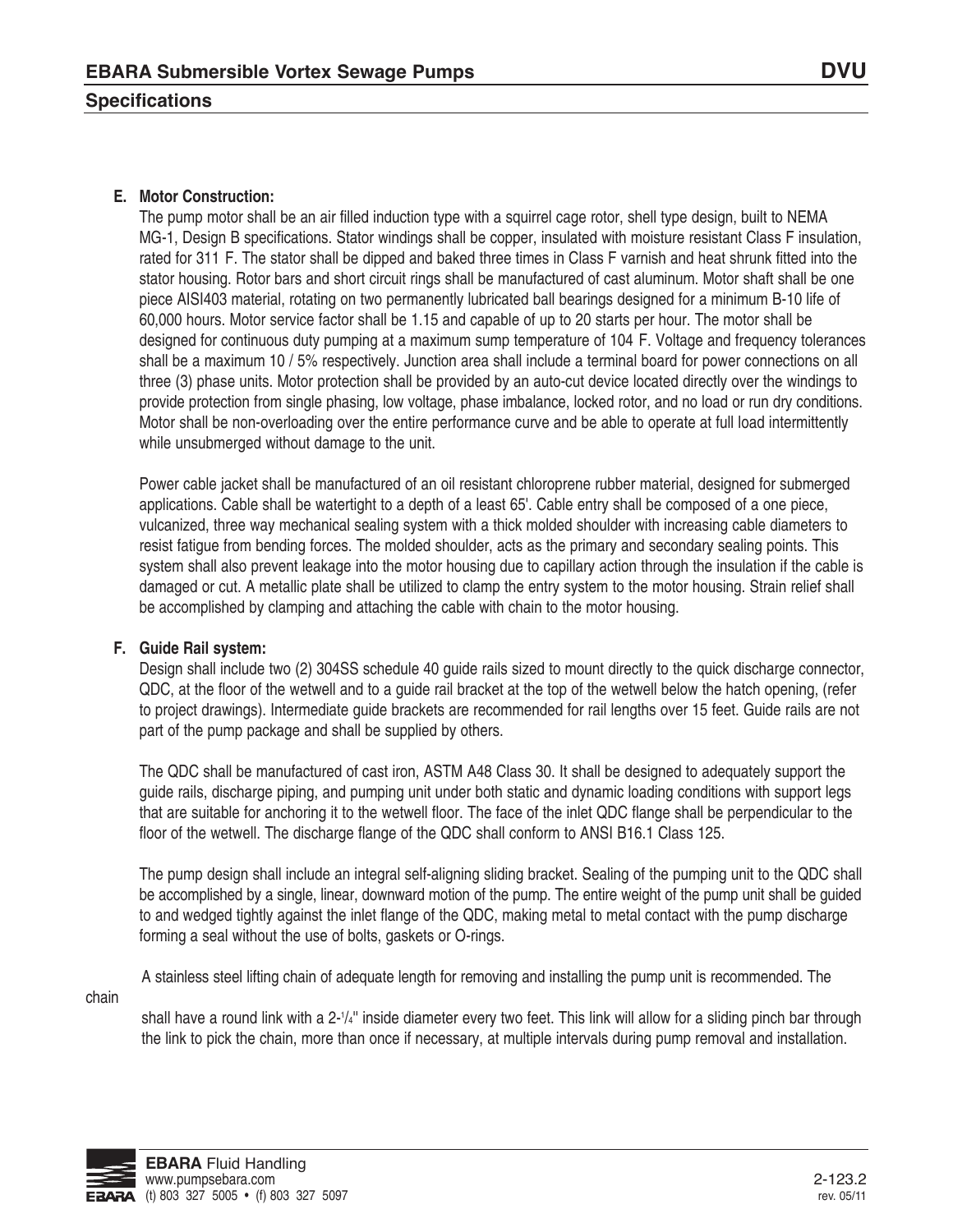## **Selection Chart**

## **Model DVU**

Selection chart



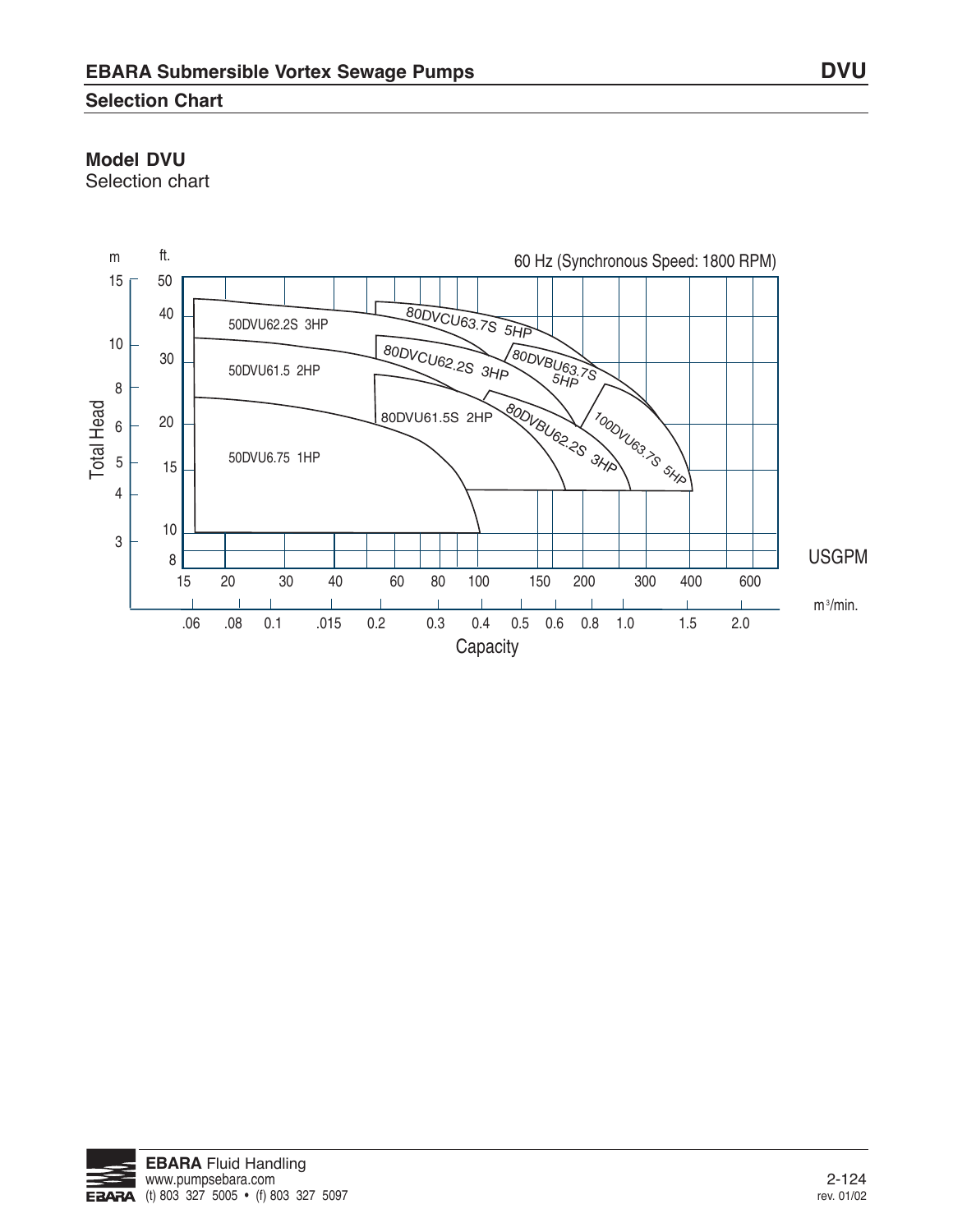## **Performance Curves**



Project: GPM: TDH: EFF: HP: Chk'd: Date:

**50DV6.75S 50DV6.75 (1HP) Synchronous Speed: 1800 RPM 2 inch Discharge**



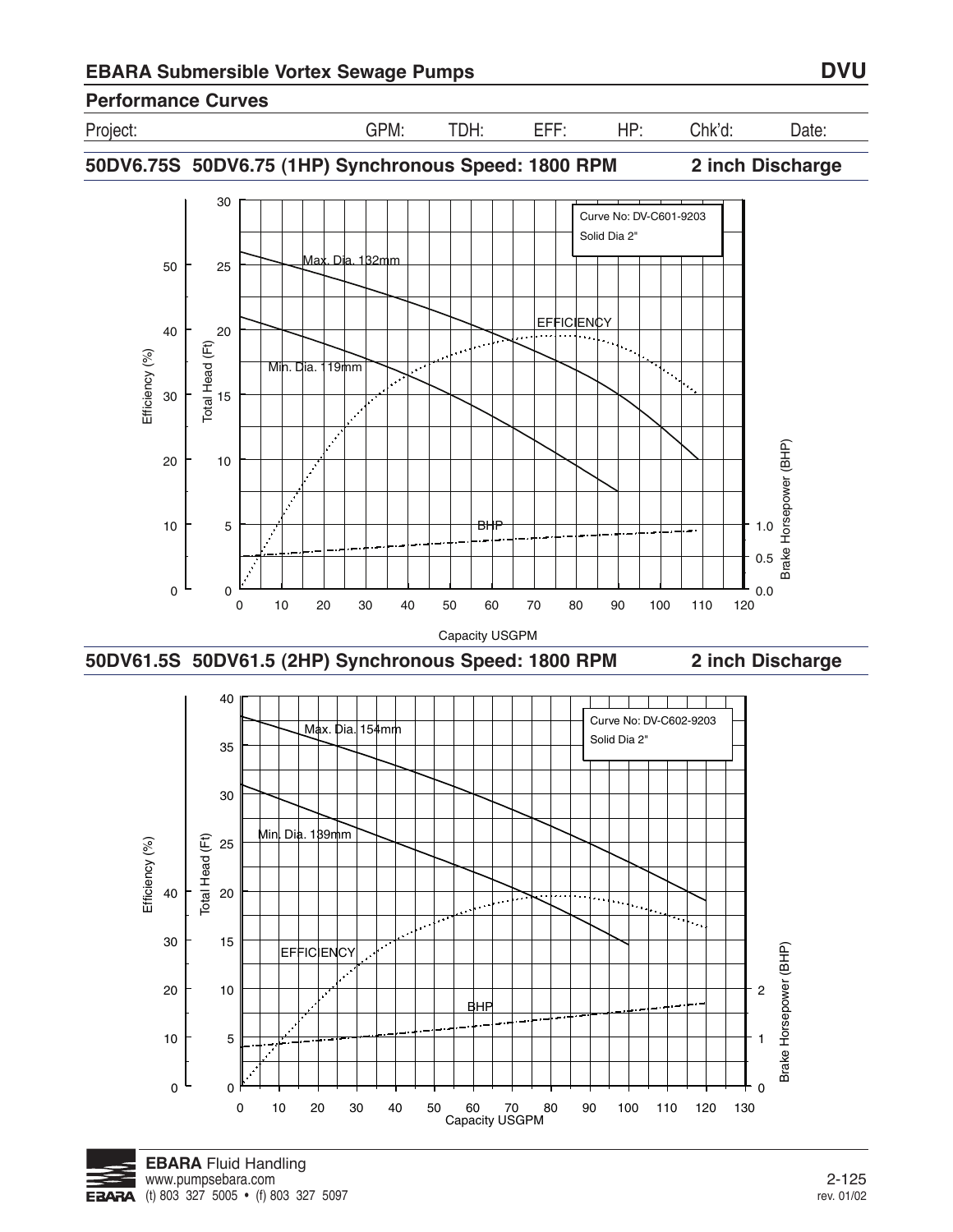**Performance Curves**

Project: GPM: TDH: EFF: HP: Chk'd: Date:

**50DV62.2S (3HP) Synchronous Speed: 1800 RPM 2 inch Discharge**







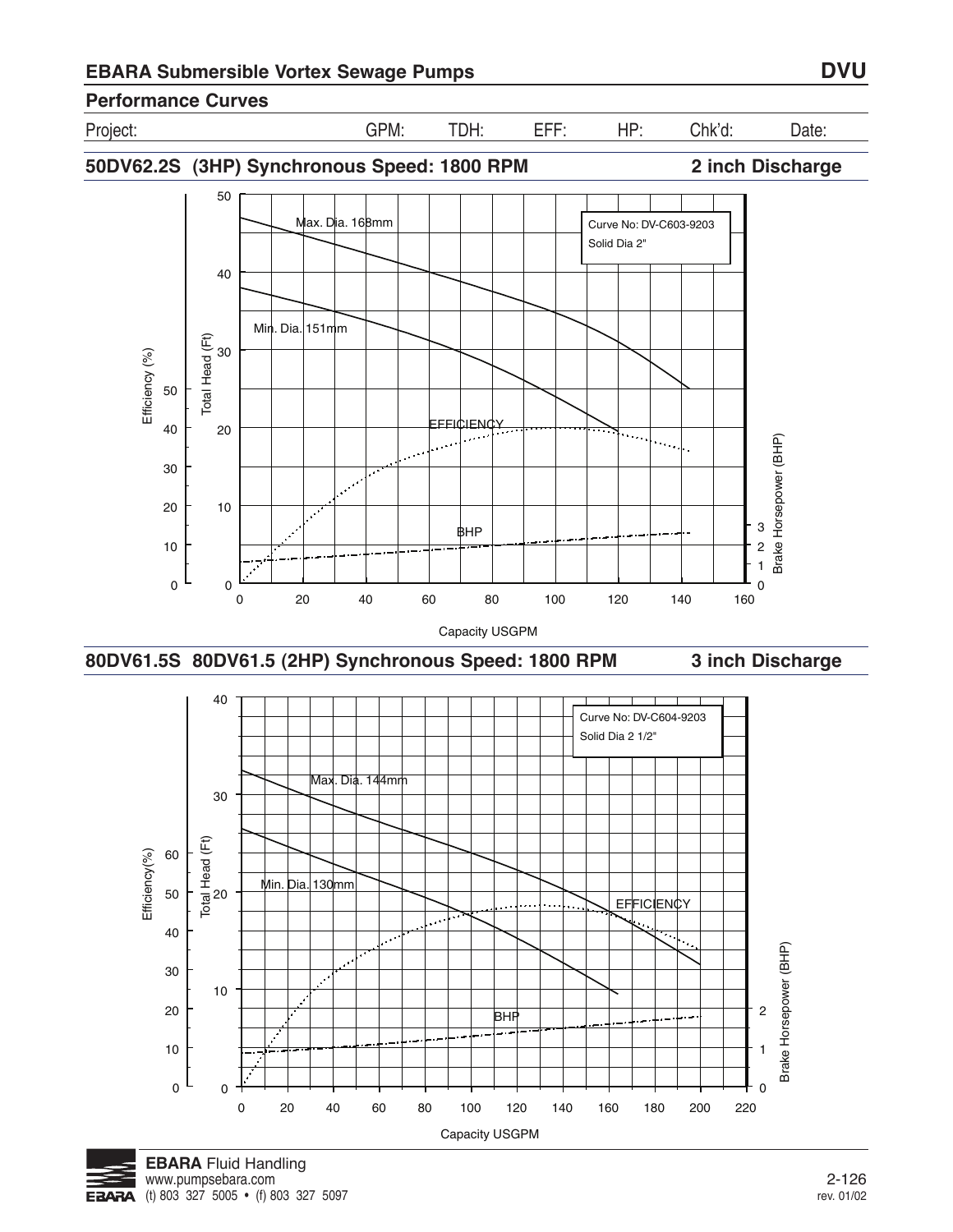

Project: GPM: TDH: EFF: HP: Chk'd: Date:

**80DVB62.2S (3HP) Synchronous Speed: 1800 RPM 3 inch Discharge**





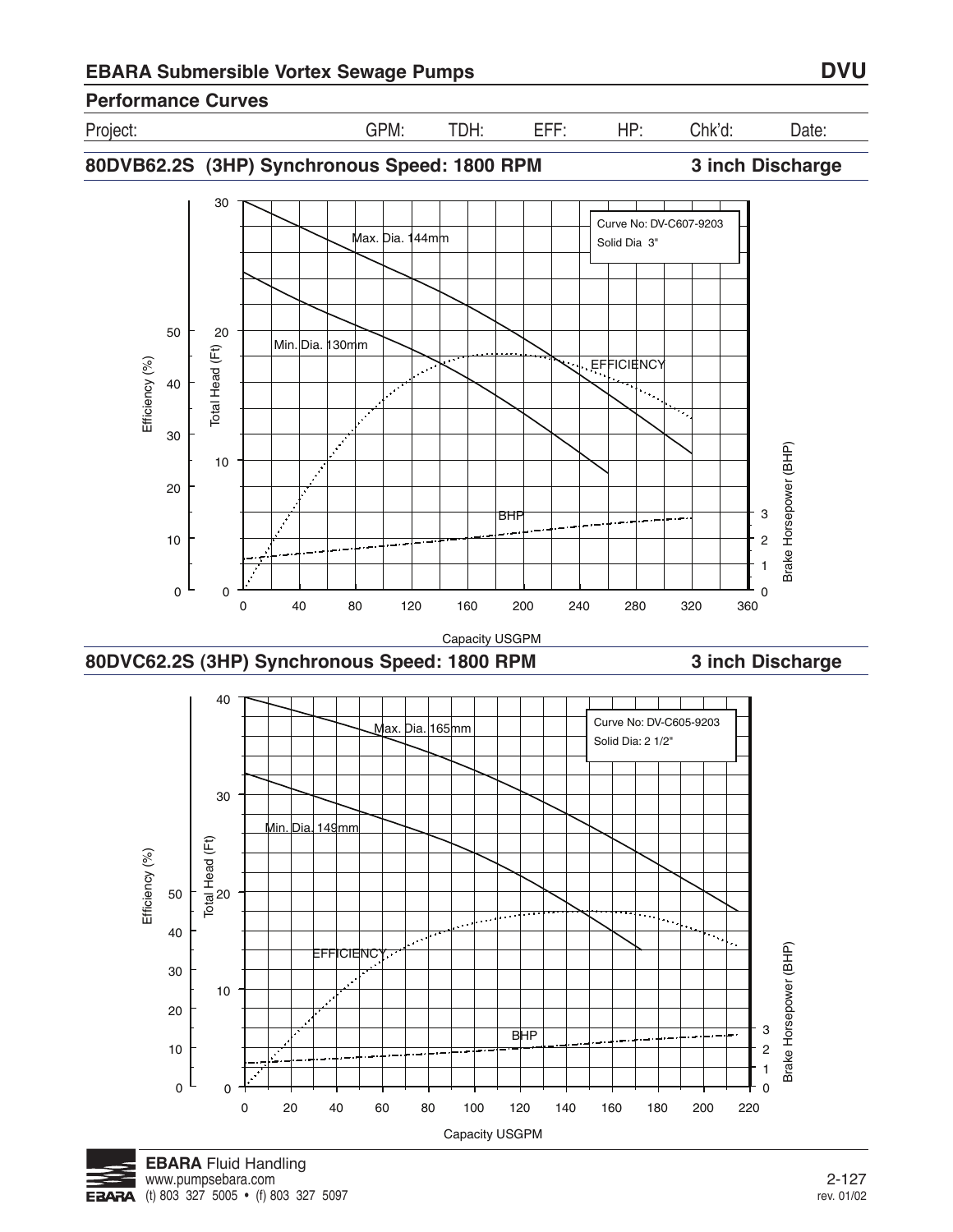

0 20 40 60 80 100 120 140 160 180 200 220 240 260 280 300 Capacity USGPM



0

0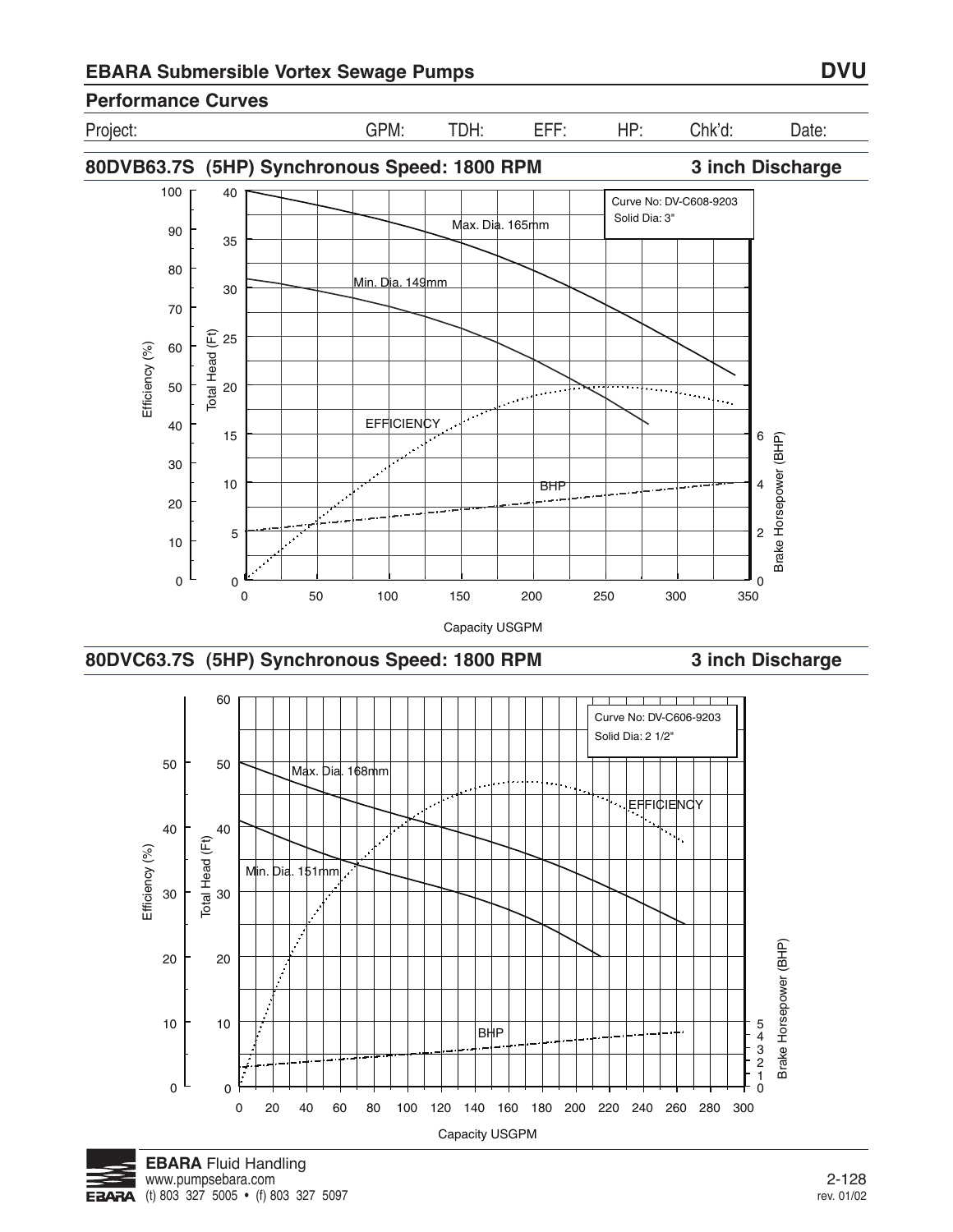

Project: GPM: TDH: EFF: HP: Chk'd: Date:

**100DV63.7S (5HP) Synchronous Speed: 1800 RPM 4 inch Discharge**



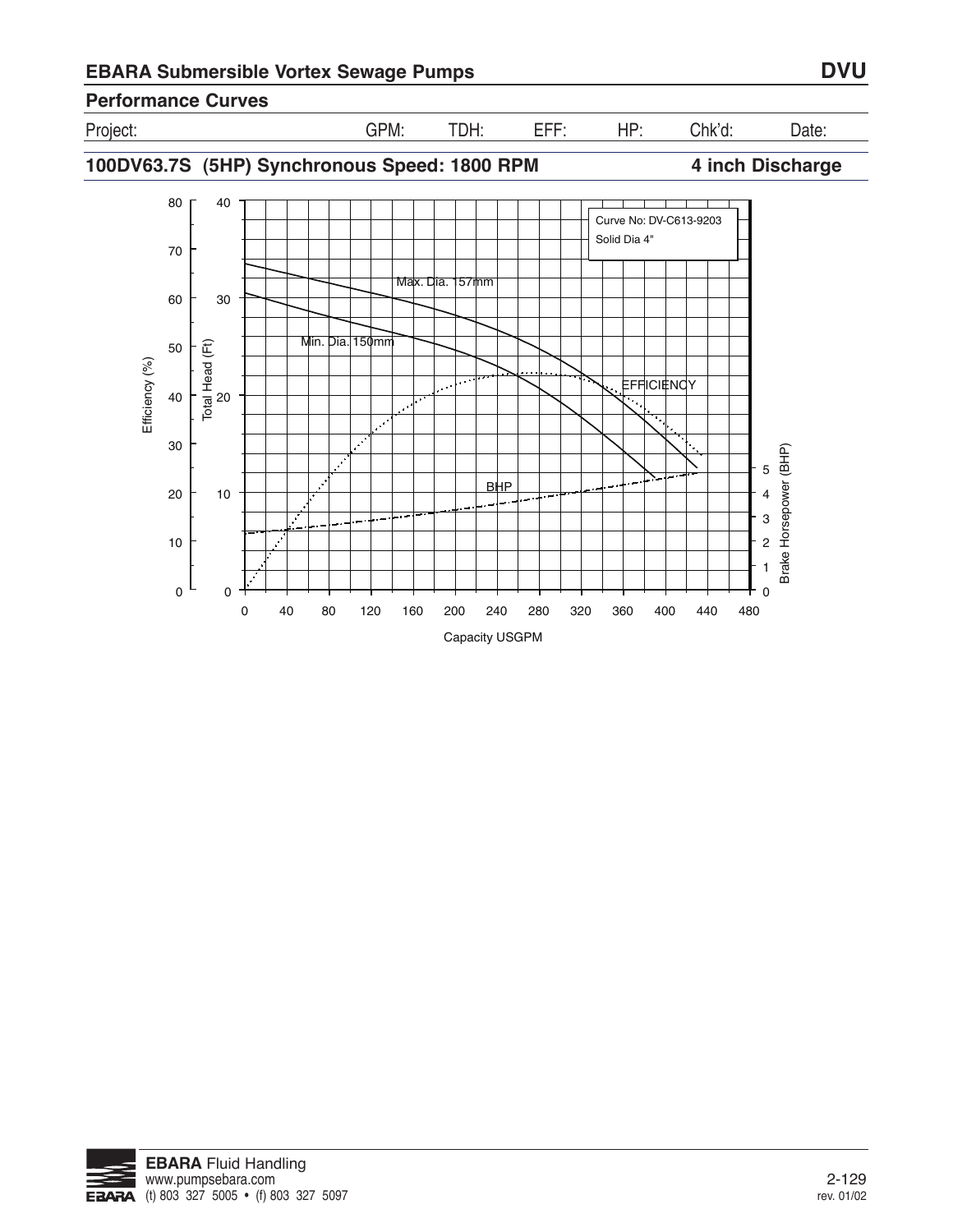### **Dimensions**

#### Project: Model: Chk'd: Date:

**Model DVU, Single and Three Phase** 50DVU, 1 to 3HP 80DVU, 2 to 5 HP 100DVU, 5HP

 $\mathbf{I}$ 



f e ø (n) QTY - (h) HOLES ى

## **Flange (ANSI 125 PSI F.F)**

|     |              |           |             |   | inch        |
|-----|--------------|-----------|-------------|---|-------------|
| ø   | e            |           |             | n | h           |
| 2   | $4^{3}/_{4}$ | 6         | $^{5}/_{8}$ |   | $^{3}/_{4}$ |
| 3   | 6            | $7^{1/2}$ | $^{3}/_{4}$ | 4 | $^{3}/_{4}$ |
| 4   | $7^{1}/2$    | 9         | 15/16       | 8 | $^{3}/_{4}$ |
|     |              |           |             |   | mm          |
| Ø   | e            |           |             | n | h           |
| 50  | 121          | 152       | 16          |   | 19          |
| 80  | 152          | 191       | 19          | 4 | 19          |
| 100 | 191          | 229       | 24          | 8 | 19          |

# **Dimensions: inch**

|               | <b>SIZE</b> |              | <b>OUTPUT</b> |                |                      |                |                |                |                | <b>PUMP &amp; MOTOR</b> |               |                      |                |                    | <b>WEIGHT</b> |
|---------------|-------------|--------------|---------------|----------------|----------------------|----------------|----------------|----------------|----------------|-------------------------|---------------|----------------------|----------------|--------------------|---------------|
| <b>PHASE</b>  | ø           | <b>MODEL</b> | kW            | <b>HP</b>      | A                    | B              | С              | D              | Е              | F                       | G             | Н                    | J              |                    | Lb            |
|               |             | 50DVU6.75S   | 0.75          |                | $13^{15}/_{16}$      | $7^{11}/_{16}$ | $10^{3}/_{16}$ | $3^{7}/8$      | $7^{1}/_{16}$  | $7^{5}/_{16}$           | $1^3/16$      | $22^{5}/_{16}$       | $4^{15}/_{16}$ | $6^{1/2}$          | 57            |
|               | 2           | 50DVU61.5S   | 1.5           | $\overline{2}$ | $15^{3}/_{4}$        | $9^{3}/_{8}$   | $11^{1/16}$    | $4^{11}/_{16}$ | $8^{1}/_{16}$  | $7^{5}/_{16}$           | 13/16         | 23                   | $5^7/s$        | $6^{5}/\mathrm{s}$ | 86            |
|               |             | 50DVU62.2S   | 2.2           | 3              | $15^{3}/4$           | $9^{3}/_{8}$   | $11^{1/16}$    | $4^{11}/_{16}$ | $8^{1}/_{16}$  | $7^{5}/_{16}$           | 13/16         | $27^{3}/_{16}$       | $5^{7}/s$      | $6^{7}/s$          | 110           |
|               |             | 80DVU61.5S   | 1.5           | $\overline{2}$ | $17^{11}/_{16}$      | $8^{7}/_{8}$   | $13^{1/16}$    | $4^{11}/_{16}$ | $9^{1}/4$      | $8^{13}/_{16}$          | 13/16         | $24^{7}/_{16}$       | $6^{5}/_{16}$  | $8^{1}/_{16}$      | 95            |
| <b>SINGLE</b> |             | 80DVCU62.2S  | 2.2           | 3              | $17^{11}/_{16}$      | $8^{7}/_{8}$   | $13^{1/16}$    | $4^{11}/_{16}$ | $9^{1}/_{4}$   | $8^{13}/_{16}$          | 13/16         | $28\%$ <sub>16</sub> | $6^{5}/_{16}$  | $8^{5}/_{16}$      | 119           |
|               | 3           | 80DVCU63.7S  | 3.7           | 5              | $17^{11}/_{16}$      | $8^{7}/_{8}$   | $13^{1/16}$    | $4^{11}/_{16}$ | $9^{1}/4$      | $8^{13}/_{16}$          | 13/16         | $30^{3}/a$           | $6^{5}/_{16}$  | $8^{5}/_{16}$      | 139           |
|               |             | 80DVBU62.2S  | 2.2           | 3              | $18\%$ <sub>16</sub> | $9^{15}/_{16}$ | $13^{5}/s$     | $4^{15}/_{16}$ | $9^{13}/_{16}$ | 10                      |               | $30^{7}/_{16}$       | $6^7/s$        | $10^{3}/_{16}$     | 137           |
|               |             | 80DVBU63.7S  | 3.7           | 5              | $18\%/16$            | $9^{15}/_{16}$ | $13^{5}/_8$    | $4^{15}/_{16}$ | $9^{13}/_{16}$ | 10 <sup>°</sup>         |               | $32^{1/4}$           | $6^{7}/_{8}$   | $10^{3}/_{16}$     | 143           |
|               | 4           | 100DVU63.7S  | 3.7           | 5              | $23^{3}/_{16}$       | $12^{1/s}$     | $17^{1/s}$     | $6^{1/16}$     | $12^{5}/s$     | 12                      |               | $34^{7}/_{16}$       | $8^{7}/_{16}$  | $12^{3}/s$         | 176           |
|               |             | 50DVU6.75    | 0.75          |                | $13^{15}/_{16}$      | $7^{11}/_{16}$ | $10^{1/16}$    | $3^{7}/8$      | $7^{1}/_{16}$  | $7^{5}/_{16}$           | $1^{3}/_{16}$ | $23^{1/16}$          | $4^{15}/_{16}$ | $6^{1/2}$          | 53            |
| <b>THREE</b>  |             | 50DVU61.5    | 1.5           | $\overline{2}$ | $15^{3}/_{4}$        | $9^{3}/_{8}$   | $11^{1/16}$    | $4^{11}/_{16}$ | $8^{1}/_{16}$  | $7^{5}/_{16}$           | 13/16         | $26^{3}/_{8}$        | $5^7/s$        | $6^{5}/\mathrm{s}$ | 95            |
|               | 3           | 80DVU61.5    | 1.5           | 2              | $17^{11}/_{16}$      | $8^{7}/_{8}$   | $13^{1/16}$    | $4^{11}/_{16}$ | $9^{1}/4$      | $8^{13}/_{16}$          | 13/16         | $27^{13}/_{16}$      | $6^{5}/_{16}$  | $8^{1}/_{16}$      | 104           |

|               | <b>SIZE</b> |              | <b>OUTPUT</b> |                |     |     |        |     | <b>PUMP &amp; MOTOR</b> |     |    |     |     |     | <b>WEIGHT</b> |
|---------------|-------------|--------------|---------------|----------------|-----|-----|--------|-----|-------------------------|-----|----|-----|-----|-----|---------------|
| <b>PHASE</b>  | ø           | <b>MODEL</b> | kW            | <b>HP</b>      | А   | B   | ⌒<br>U | D   | Е                       |     | G  | н   |     |     | kg            |
|               |             | 50DVU6.75S   | 0.75          |                | 354 | 195 | 258    | 98  | 180                     | 185 | 30 | 567 | 125 | 165 | 26            |
|               | 50          | 50DVU61.5S   | 1.5           | $\overline{2}$ | 400 | 238 | 281    | 119 | 205                     | 185 | 20 | 584 | 150 | 168 | 39            |
|               |             | 50DVU62.2S   | 2.2           | 3              | 400 | 238 | 281    | 119 | 205                     | 185 | 20 | 690 | 150 | 175 | 50            |
|               |             | 80DVU61.5S   | 1.5           | 2              | 450 | 225 | 331    | 119 | 235                     | 224 | 20 | 620 | 160 | 204 | 43            |
| <b>SINGLE</b> |             | 80DVCU62.2S  | 2.2           | 3              | 450 | 225 | 331    | 119 | 235                     | 224 | 20 | 726 | 160 | 211 | 54            |
|               | 80          | 80DVCU63.7S  | 3.7           | 5              | 450 | 225 | 331    | 119 | 235                     | 224 | 20 | 772 | 160 | 211 | 63            |
|               |             | 80DVBU62.2S  | 2.2           | 3              | 471 | 252 | 346    | 125 | 250                     | 254 | 25 | 773 | 175 | 258 | 62            |
|               |             | 80DVBU63.7S  | 3.7           | 5              | 471 | 252 | 346    | 125 | 250                     | 254 | 25 | 819 | 175 | 258 | 65            |
|               | 100         | 100DVU63.7S  | 3.7           | 5              | 589 | 308 | 435    | 154 | 320                     | 305 | 25 | 875 | 215 | 314 | 80            |
|               |             | 50DVU6.75    | 0.75          |                | 354 | 195 | 256    | 98  | 180                     | 185 | 30 | 586 | 125 | 165 | 24            |
| <b>THREE</b>  | 50          | 50DVU61.5    | l.5           | 2              | 400 | 238 | 281    | 119 | 205                     | 185 | 20 | 670 | 150 | 168 | 43            |
|               | 80          | 80DVU61.5    | .5            | 2              | 450 | 225 | 331    | 119 | 235                     | 224 | 20 | 706 | 160 | 204 | 47            |

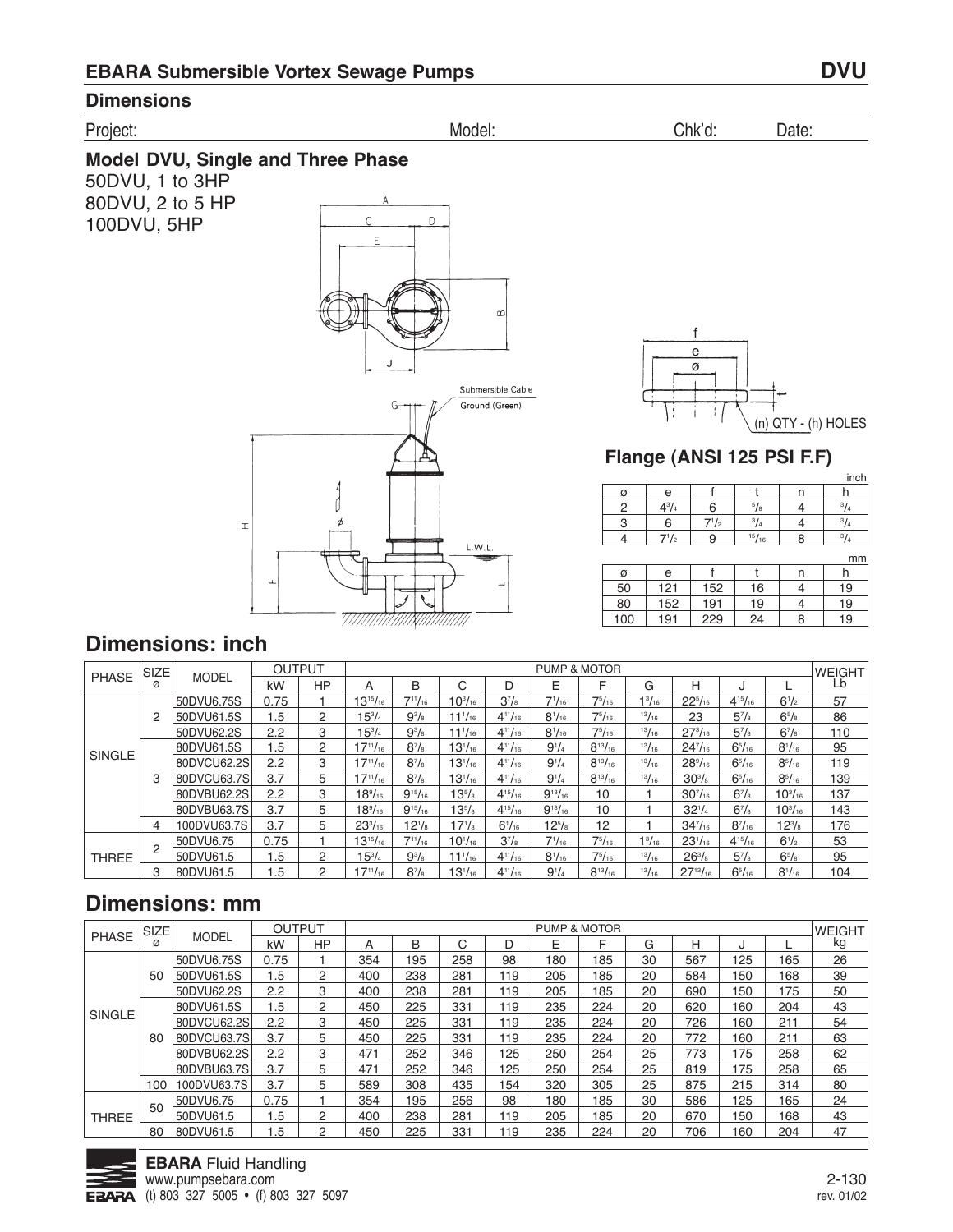#### **Dimensions**

Project: Model: Chk'd: Date:





# **Dimensions: inch**

|               | SIZE <sub>1</sub> |              | <b>OUTPUT</b> |    | QDC   |                 |               | PUMP & MOTOR   |                |                |             | WEIGHT Lb |
|---------------|-------------------|--------------|---------------|----|-------|-----------------|---------------|----------------|----------------|----------------|-------------|-----------|
| <b>PHASE</b>  | Ø                 | <b>MODEL</b> | kW            | HP | MODEL |                 |               |                |                |                | <b>PUMP</b> | Q.D.C.    |
|               |                   | 50DVU6.75S   | 0.75          |    | LM50  | $7^{1}/_{16}$   | $14^{3}/_{8}$ | $8^{1}/4$      | $4^{15}/_{16}$ | $22^{5}/_{16}$ | 57          | 24        |
| <b>SINGLE</b> |                   | 50DVU61.5S   | 1.5           |    | LM50  | $8\frac{9}{16}$ | $16^{1/4}$    | $8^{3}/_{8}$   | $5^7/s$        | 23             | 86          | 24        |
|               |                   | 50DVU62.2S   | 2.2           |    | LM50  | $8\frac{9}{16}$ | $15^{1}/s$    | $8^{11}/_{16}$ | $5^7/s$        | $27^{3}/_{16}$ | 110         | 24        |
|               | C                 | 50DVU6.75    | 0.75          |    | LM50  | $7^{1}/_{16}$   | $14^{3}/_{8}$ | $8^{1}/4$      | $4^{15}/_{16}$ | $23^{1}/_{16}$ | 53          | 24        |
| <b>THREE</b>  | _                 | 50DVU61.5    | .5            |    | LM50  | $8\frac{9}{16}$ | $16^{1/4}$    | $8^{3}/_{8}$   | $5^{7}/s$      | $26^{3}/s$     | 95          | 24        |

|               | <b>SIZE</b> |              | <b>OUTPUT</b> |    | QDC         |     |     | PUMP & MOTOR |     |     |             | <b>WEIGHT Lb</b> |
|---------------|-------------|--------------|---------------|----|-------------|-----|-----|--------------|-----|-----|-------------|------------------|
| <b>PHASE</b>  | ø           | <b>MODEL</b> | kW            | HP | MODEL       |     |     |              |     |     | <b>PUMP</b> | Q.D.C.           |
|               |             | 50DVU6.75S   | 0.75          |    | LM50        | 79  | 365 | 210          | 125 | 567 | 26          |                  |
| <b>SINGLE</b> |             | 50DVU61.5S   | 1.5           |    | <b>_M50</b> | 217 | 413 | 213          | 150 | 584 | 39          |                  |
|               |             | 50DVU62.2S   | 2.2           |    | LM50        | 217 | 384 | 220          | 150 | 690 | 50          |                  |
|               | $\Omega$    | 50DVU6.75    | 0.75          |    | LM50        | 179 | 365 | 210          | 125 | 586 | 24          |                  |
| <b>THREE</b>  | c           | 50DVU61.5    | l .5          |    | <b>_M50</b> | 217 | 413 | 213          | 150 | 670 | 43          |                  |

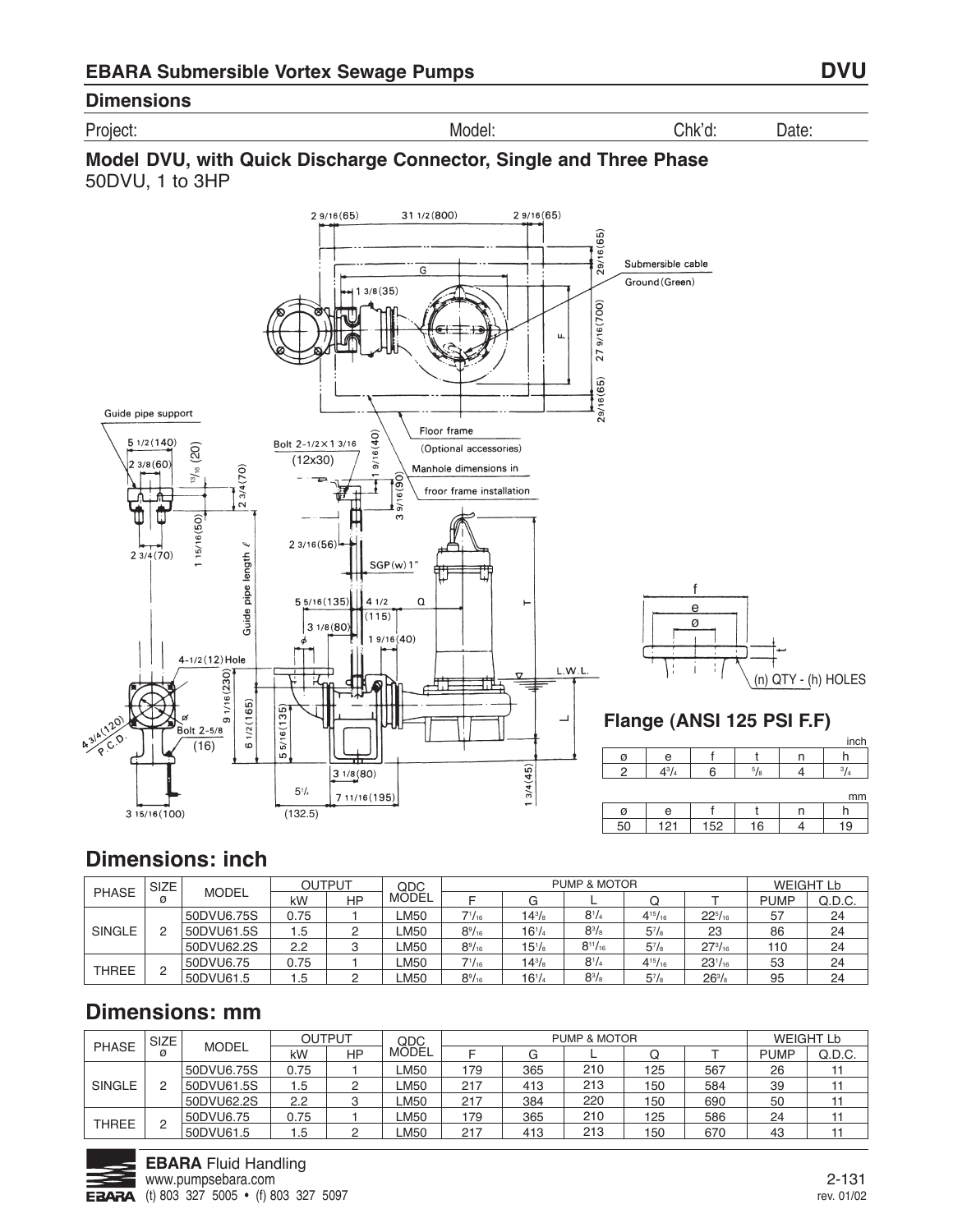#### **Dimensions**



Project: Model: Chk'd: Date:



# **Dimensions: inch**

|               | SIZE PUMP MODEL   | <b><i>I</i>OUTPUTI</b> |   | QDC               |                  |                 |               |              |                                                     | QDC            |              |                                                                               |                  |                                                                                                         |              |              |                                                     | PUMP & MOTOR |               |                                                | <b>WEIGHT Lb</b> |     |
|---------------|-------------------|------------------------|---|-------------------|------------------|-----------------|---------------|--------------|-----------------------------------------------------|----------------|--------------|-------------------------------------------------------------------------------|------------------|---------------------------------------------------------------------------------------------------------|--------------|--------------|-----------------------------------------------------|--------------|---------------|------------------------------------------------|------------------|-----|
| <b>PHASE</b>  |                   |                        |   | I kW HP MODEL     | B                |                 |               |              | $M_1$                                               | M <sub>2</sub> | $N_{1}$      | N <sub>2</sub>                                                                |                  | R                                                                                                       |              |              |                                                     |              |               |                                                | <b>PUMPI QDC</b> |     |
|               | 80DVU61.5S        | .5                     | 2 | LM65              | 6                | $3^{3}/_{4}$    |               |              | $5^{1}/_{2}$ 6 <sup>11</sup> / <sub>16</sub>        | $3^{3}/_{4}$   | $4^{3}/_{4}$ |                                                                               |                  | $1^{3}/_{4}$ 5 <sup>11</sup> / <sub>16</sub> 10 <sup>1</sup> / <sub>16</sub>                            | $7^{1/2}$    | $8^{7}/_{8}$ | $16^{7}/_8$                                         | $9^{1}/_{4}$ |               | $65/16$ 24 $7/16$                              | 95               | -31 |
|               | 80DVCU62.2S 2.2   |                        | 3 | LM65              |                  | $3^{3}/_{4}$    | $\frac{1}{2}$ |              | $5^{1}/\frac{1}{2}$ 6 <sup>11</sup> / <sub>16</sub> | $3^{3}/_{4}$   | $4^{3}/_{4}$ |                                                                               |                  | $1^{3}/_{4}$ 5 <sup>11</sup> / <sub>16</sub> 10 <sup>1</sup> / <sub>16</sub>                            | $7^{1/2}$    | $8^{7}/8$    | $16^{7}/s$                                          | $9^{1}/2$    |               | $6\frac{5}{16}$   $28\frac{9}{16}$             | 119 <sup>1</sup> |     |
| <b>SINGLE</b> | 80DVCU63.7S 3.7   |                        | b | LM65              | 6                | $3^{3}/_{4}$    | $\frac{1}{2}$ |              | $5^{1}/\frac{1}{2}$ 6 <sup>11</sup> / <sub>16</sub> | $3^{3}/_{4}$   | $4^{3}/_{4}$ |                                                                               |                  | $1^{3}/_{4}$ 5 <sup>11</sup> / <sub>16</sub> 10 <sup>1</sup> / <sub>16</sub>                            | $7^{1}/_{2}$ | $10^{3/4}$   | 19                                                  | $9^{1}/2$    | $6^{7}/s$     | $30\frac{3}{8}$                                | 139 <sup>1</sup> |     |
|               | 80DVBU62.2S   2.2 |                        | 3 | LM80              | $6^{5}/\text{s}$ | $3\frac{9}{16}$ | 9/16          | $6^{1}/_{8}$ | $6^{1/2}$                                           |                |              | $3^{9}/_{16}$ 4 <sup>15</sup> / <sub>16</sub> 1 <sup>15</sup> / <sub>16</sub> |                  | $67/_8$   11 $\frac{1}{4}$   9 $\frac{1}{16}$   9 $\frac{13}{16}$   18 $\frac{1}{8}$   11 $\frac{3}{8}$ |              |              |                                                     |              |               | $6^{7}/_8$ 30 $^{7}/_{16}$                     | 137              |     |
|               | 80DVBU63.7S 3.7   |                        | 5 | LM80 <sup>1</sup> | $6^{5}/s$        | $3\frac{9}{16}$ | 9/16          | $6^{1}/s$    | $6^{1/2}$                                           |                |              | $3^{9}/_{16}$ 4 <sup>15</sup> / <sub>16</sub> 1 <sup>15</sup> / <sub>16</sub> | $6^{7}/\epsilon$ | $11^{1}/_{4}$                                                                                           | $9^{1/16}$   |              | $111'$ /4 $19'$ <sup>13</sup> /16 $11^3$ /8 $\vert$ |              | $8^{7}/_{16}$ | $32^{1/4}$                                     | 143              | 37  |
| THREE         | 80DVU61.5         |                        |   | LM65              |                  | $3^{3}/_{4}$    |               | $5^{1}/_{2}$ | $ 6^{5}/_{16} $                                     | $3^{3}/_{4}$   | $4^{3}/_{4}$ | $1^{3}/_{4}$                                                                  |                  | $5^{11}_{16}$ 10 <sup>1</sup> / <sub>16</sub>                                                           |              | $8^{7}/_{8}$ | $16^{7}/s$                                          | $9^{1}/_{4}$ |               | $6^{5}/_{16}$ 27 <sup>13</sup> / <sub>16</sub> | 104              |     |

|               | SIZE |                   | <b>IOUTPUT</b> |      | <b>ODC</b>       |   |    |    |                  |       | QDC            |         |                |     |           |         |     | PUMP & MOTOR  |     |     | WEIGHT kg |    |
|---------------|------|-------------------|----------------|------|------------------|---|----|----|------------------|-------|----------------|---------|----------------|-----|-----------|---------|-----|---------------|-----|-----|-----------|----|
| <b>PHASE</b>  |      | <b>PUMP MODEL</b> | kW             |      | HP MODEL         | B |    | Н  |                  | $M_1$ | M <sub>2</sub> | $N_{1}$ | N <sub>2</sub> |     |           |         |     |               |     |     | PUMP QDC  |    |
|               |      | 80DVU61.5S        | .5             |      | 2 LM65 152.5     |   | 95 | 12 | 140              | 170   | 95             | 120     | 45             | 145 | 255       | 190 225 | 428 | 235           | 160 | 620 | 43        | 14 |
|               |      | 80DVCU62.2SL2.2   |                |      | 3 LM65 152.5     |   | 95 | 12 | 140              | 170   | 95             | 120     | 45             | 145 | 255       | 190 225 | 428 | 242           | 160 | 726 | 54        | 14 |
| <b>SINGLE</b> | 80   | 80DVCU63.7S 3.7   |                |      | 5   LM65   152.5 |   | 95 | 12 | 140              | 170   | 95             | 120     | 45             |     | 145   255 | 190 273 | 482 | 242           | 175 | 772 | 63        | 14 |
|               |      | 80DVBU62.2S   2.2 |                |      | 3 LM80 167.5     |   | 90 | 15 | 155              | 165   | 90             | 125     | 50             |     | 175   285 | 230 249 | 460 | 289           | 175 | 773 | 62        |    |
|               |      | 80DVBU63.7S 3.7   |                |      | 5 LM80 167.5     |   | 90 | 15 | 155              | 165   | 90             | 125     | 50             | 175 | 285       | 230 285 | 503 | 289           | 215 | 819 | 65        |    |
| THREE         | 80   | 80DVU61.5         | .5             | 2 II | LM65 152.5       |   | 95 | 12 | 140 <sub>1</sub> | 160   | 95             | 120     | 45             |     | 145   255 | 190 225 | 428 | $^{\circ}235$ | 160 | 706 | 47        | 14 |

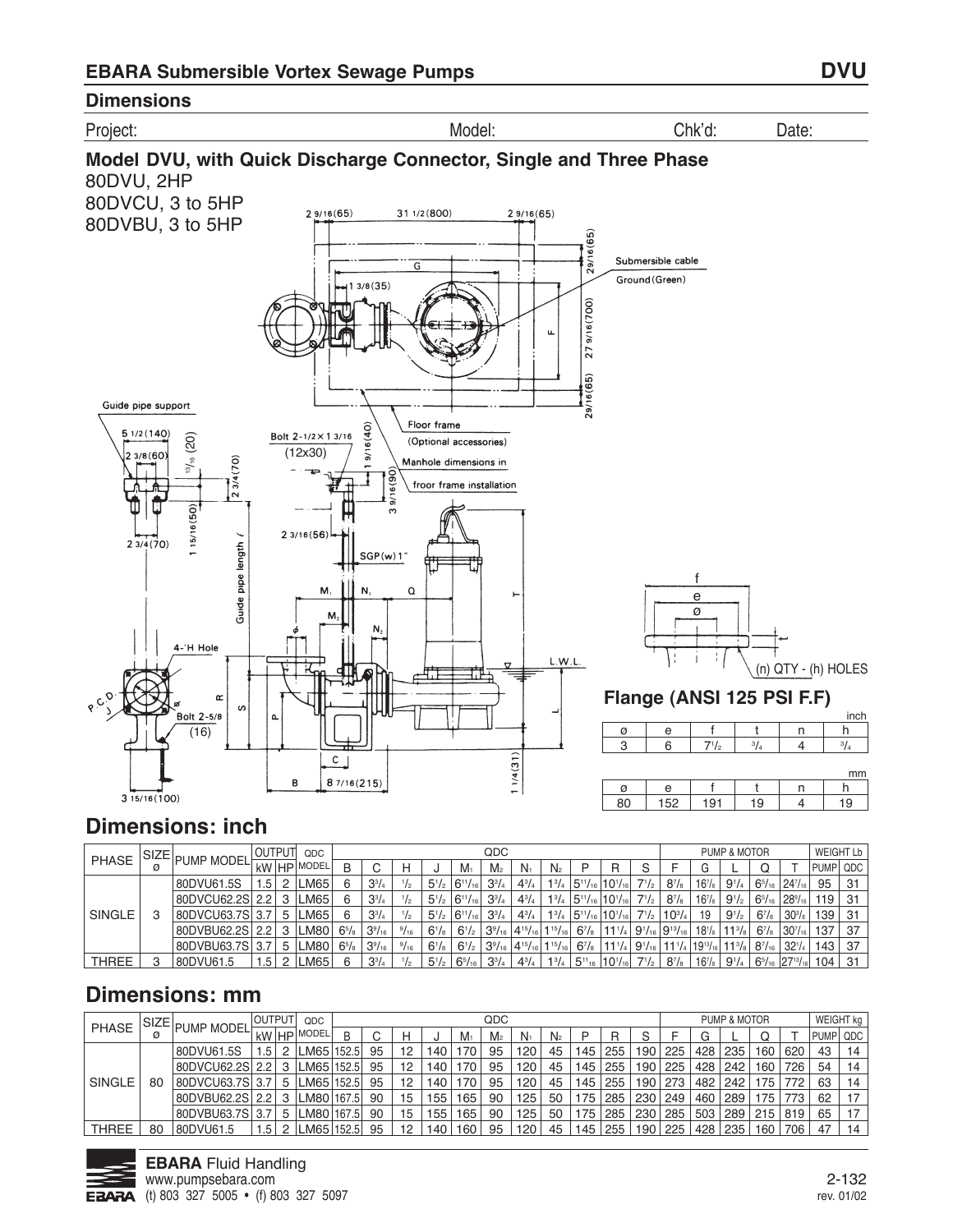Project: Model: Chk'd: Date:

## **Model DVU, with Quick Discharge Connector, Single Phase** 100DVU, 5HP



## **Flange (ANSI 125 PSI F.F)**

|  |     |    |          | mm |
|--|-----|----|----------|----|
|  |     |    |          |    |
|  | ∗∩، | 29 | $\Delta$ | .9 |

# **Dimensions: inch**

| <b>PHASE</b>  | C17E<br>OILE<br>K | <b>MODEL</b>                          | OUTPUT |    | QDC          | MOTOR .<br><b>PUMP</b> |    |    |              | <b>WEIGHT!</b> |       |
|---------------|-------------------|---------------------------------------|--------|----|--------------|------------------------|----|----|--------------|----------------|-------|
|               |                   |                                       | kW     | HP | MODEL        |                        |    |    |              | <b>PUMP</b>    | w.u.v |
| <b>SINGLE</b> |                   | 100DVU63.<br>$\overline{\phantom{a}}$ | u.     |    | <b>LL100</b> | $2^{1}/s$              | 24 | 07 | 347/1<br>/16 | 76             | 101   |

| <b>PHASE</b> | 017F<br>SIZE | <b>MODEL</b>                           | <b>OUTPUT</b><br>◡ |    | QDC   | MOTOR<br><b>PUMP</b><br>α |     |              |     | WEIGHT ka   |      |
|--------------|--------------|----------------------------------------|--------------------|----|-------|---------------------------|-----|--------------|-----|-------------|------|
|              |              |                                        | kW                 | HP | MODEL |                           |     |              |     | <b>PUMF</b> | ື.∟. |
| SINGLE       | 00           | 100DVU63.7<br>$\overline{\phantom{a}}$ | U.                 |    | LL100 | 308                       | 609 | 0.4E<br>ں اے | 875 | 80          | 46   |

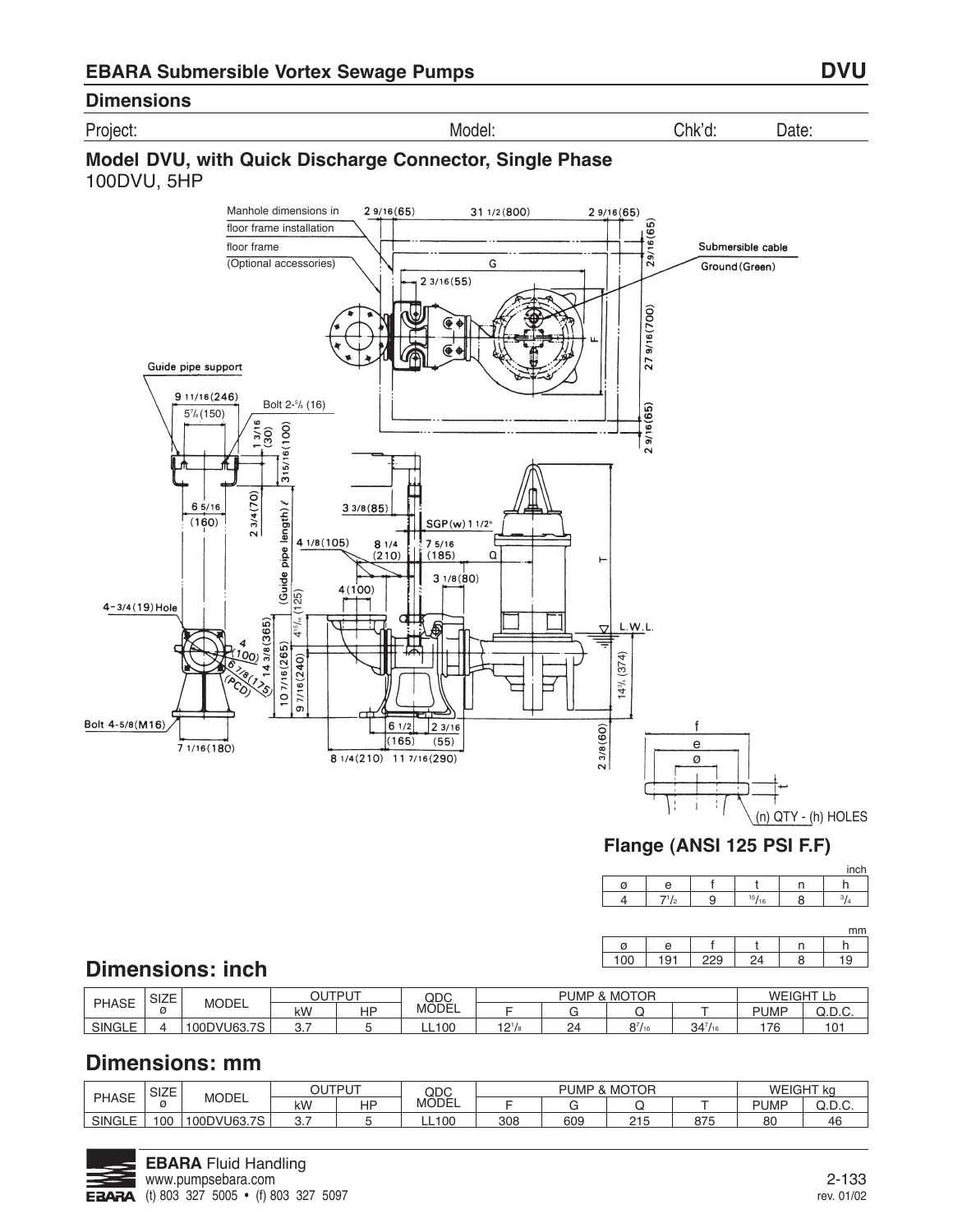## **Sectional View**

# **Single Phase**

1 to 5HP



| <b>PART</b><br>NO. | PART NAME                  | <b>MATERIAL</b>     | <b>ASTM. AISI</b><br>CODE | NO. FOR<br>UNIT | <b>PART</b><br>NO. | PART NAME              | <b>MATERIAL</b>  | <b>ASTM. AISI</b><br>CODE | NO. FOR<br>1 UNIT |
|--------------------|----------------------------|---------------------|---------------------------|-----------------|--------------------|------------------------|------------------|---------------------------|-------------------|
| 001                | <b>CASING</b>              | <b>CAST IRON</b>    | A48 Class 30              |                 | 135                | <b>WASHER</b>          | 304 STAINLESS    | AISI304                   |                   |
| 005                | <b>INTERMEDIATE CASING</b> | <b>CAST IRON</b>    | A48 Class 30              |                 | 174                | <b>DISCHARGE ELBOW</b> | <b>CAST IRON</b> | A48 Class 30              |                   |
| +021               | <b>IMPELLER</b>            | <b>CAST IRON</b>    | A48 Class 30              |                 | 193                | OIL PLUG               | 316 STAINLESS    | AISI316                   |                   |
| 039                | <b>KEY</b>                 | 420 STAINLESS       | AISI420                   |                 | 200                | <b>LIFTING HANGER</b>  | <b>STEEL</b>     | A283 Grade D              |                   |
| 1080               | <b>BUSHING</b>             | <b>STEEL</b>        | A283 Grade D              |                 | 801                | <b>ROTOR</b>           |                  |                           |                   |
| <b>+111</b>        | <b>MECHANICAL SEAL</b>     |                     |                           | <b>SET</b>      | 802                | <b>STATOR</b>          |                  |                           |                   |
| $+115-1$           | O-RING                     | <b>RUBBER (NBR)</b> |                           |                 | <b>+811</b>        | SUBMERSIBLE CABLE      |                  |                           |                   |
| $+115-2$           | O-RING                     | RUBBER (NBR)        |                           |                 | 814                | <b>MOTOR FRAME</b>     | <b>CAST IRON</b> | A48 Class 30              |                   |
|                    | <b>+115-3   O-RING</b>     | <b>RUBBER (NBR)</b> |                           |                 | 816                | <b>BRACKET</b>         | <b>CAST IRON</b> | A48 Class 30              |                   |
| $+117-1$           | <b>GASKET</b>              |                     |                           |                 | 817                | <b>BRACKET</b>         | <b>CAST IRON</b> | A48 Class 30              |                   |
| $+117-2$           | <b>GASKET</b>              |                     |                           |                 | 830                | <b>SHAFT</b>           | 403 STAINLESS    | AISI403                   |                   |
| $120 - 1$          | <b>BOLT</b>                | 304 STAINLESS       | AISI304                   | 4               | <b>+849-1</b>      | <b>BALL BEARING</b>    |                  |                           |                   |
| $120 - 2$          | <b>BOLT</b>                | 304 STAINLESS       | AISI304                   | 4 or 8          | <b>+849-2</b>      | <b>BALL BEARING</b>    |                  |                           |                   |
| 125                | <b>BOLT</b>                | 304 STAINLESS       | AISI304                   |                 | 876                | <b>MOTOR PROTECTOR</b> |                  |                           |                   |

Motors are purchased as a complete unit †: Recommended spare parts